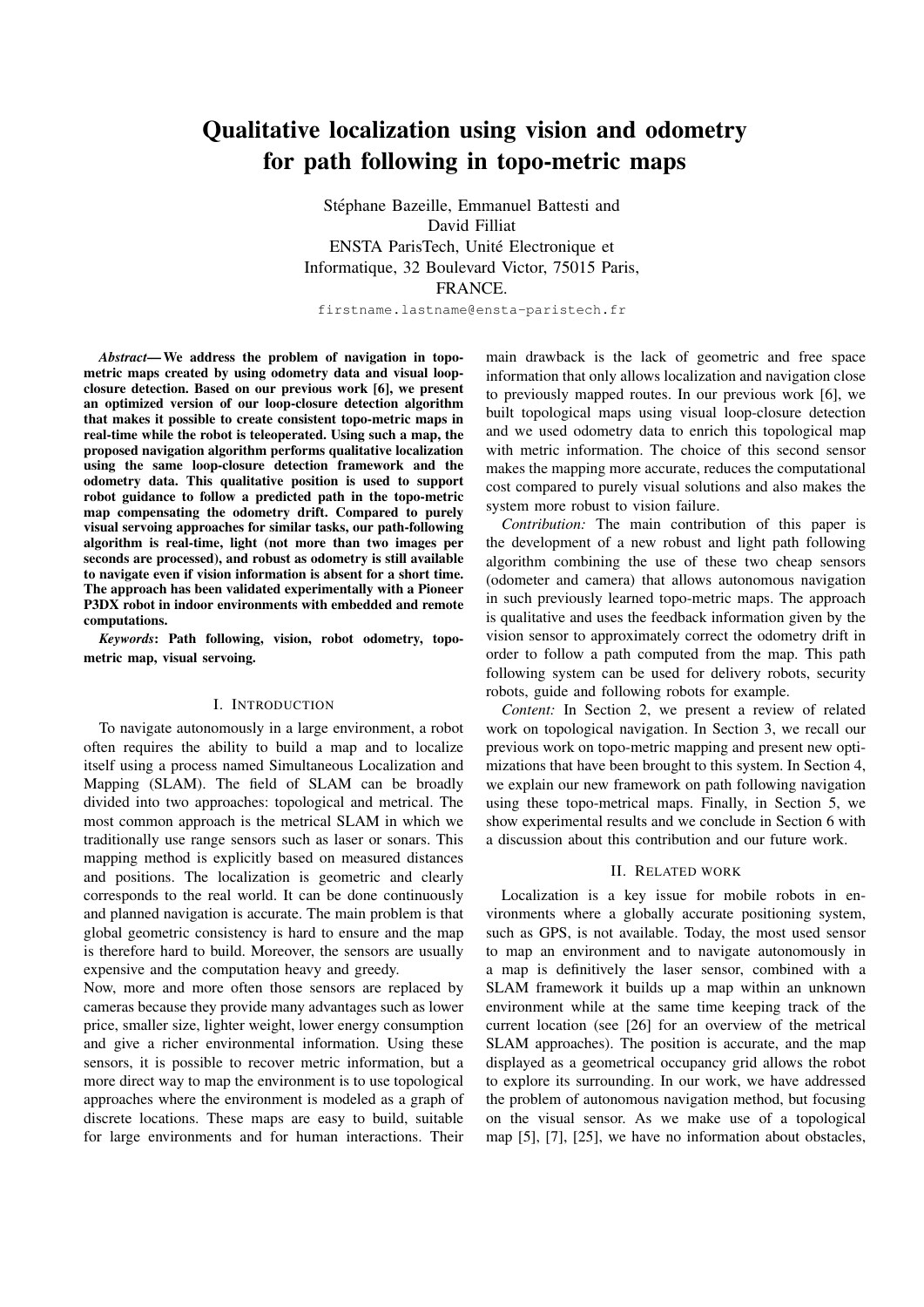and about free space around the robot, that is why our navigation method has been limited to follow path that have been already taken by the robot. The traditional method for this kind of application is visual servoing also known as vision-based robot control which uses feedback information extracted from images to control the motion of the robot [20]. Those methods generally require camera calibration (homography, fundamental matrix, Jacobian, removal of lens distortion [4], [9], [21], [24], [8]). Also, some approaches make assumptions on the environment (artificial landmarks, vertical straight lines, parallel walls) or sometimes need more than one camera or camera of different kind (omnidirectional for example) [4], [19], [14], [12].

In our research context, we have been interested by the use of a perspective camera without calibration (indeed, our method also works with omnidirectional camera [6]), and above all without any assumption on the environment. Such calibration free methods had been developed by [10], [11]. They are based on image features tracking, and use qualitative comparisons of images to control the motion. Such methods are very interesting but they require real-time image processing at high frame rate and are highly dependent of the quality of image data. Tracking errors or temporary absence of information lead quickly to system failure. Moreover, they need lighting constancy so additional processing are generally added to ensure the desired behavior.

To make our system more robust and accurate, and above all lighter from a computational point of view, we enable the use of one more cheap sensor: the odometer. Visual sensor provides a rich information and an accurate positioning system and the combined use of odometry makes the algorithm more robust and relieve the visual system from high frame rate computation. Odometry allows localization for a short time in absence of visual information, vision failure (dark or dazzle areas, blurry image, occlusions), or important changes in the scene that has been learned (light, people). When embedded on small platforms, this makes it possible to remotely process images by guiding the robot in case of network lag. As we are not too much dependent of visual information, it is also possible to use visual localization information only when it is very reliable, avoiding to give position information that would be unsure. We therefore developed a robust visual localization system that completely banned false alarms, to the price of giving less localization information.

## III. IMPROVED TOPO-METRIC MAPPING

For the next, we will call loop-closure the event where the robot detect a matching between the current and the reference frame. It differs from the traditional loop-closure definition in which we associate the loop-closure to the event where the robot revisit an area it has not been to before a while.

## *A. Summary of our previous work*

In [6], we have developed a fully incremental topo-metric mapping framework. This algorithm builds in real-time topometric maps of an unknown environment, with a monocular or omnidirectional camera and the odometry gathered by



Fig. 1. Comparison of topo-metrical mapping and laser mapping. 1. Raw odometry 2. Corrected odometry applying graph relaxation taking into account the visual loop-closure (two loop-closure locations detected) 3. Ground truth trajectory (SLAM Laser). The three trajectories are shown in the frame of the reference laser map.

motors encoders (see Fig. 1). The system is based on an appearance loop-closure detection method that has been designed as a two-level decision system to ensure robust and accurate detection. A first step detects potential loop-closure locations when the robot comes back to a previously visited area using appearance only. A second one verifies and selects the best potential location using image geometry.

A Bayesian filter based on incremental bags of visual words [16] is used to extract potential loop-closure locations that is to say find the previous positions that are potentially close to the current one. In the second step these locations are verified with a 2D motion computation in the image space (translation and rotation in image plane) based on the SIFT [22] keypoints and we select the loop-closure which shows the smallest translation. In order to discard outliers, the 2D motion is computed using RANSAC, accepting the result only if the number of matching points is above a threshold.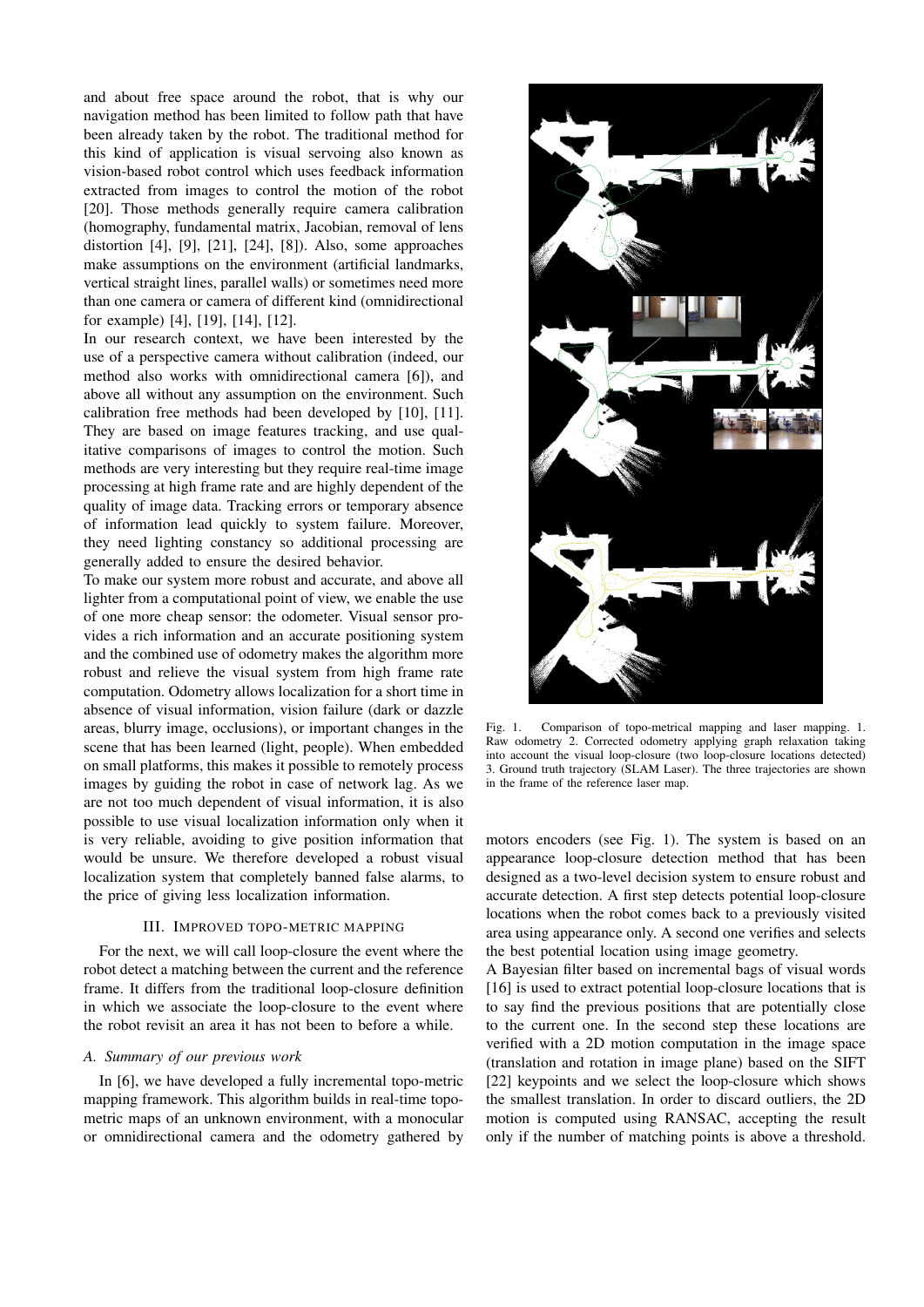With the inclusion of an odometry-based evolution model in the Bayesian filter which improves accuracy, robustness and responsiveness, and the addition of a consistent metric position estimation applying an efficient optimization algorithm at each validated loop-closure [18], our system produces a map that corresponds to the real world and only presented limited local drift. It makes it usable for global localization and planned navigation.

For the current work, the robot is teleoperated during an initial mapping phase and our algorithm is used to build a map usable later for navigation. The environment is divided into locations (defined by one or more images) that are linked by relative odometry vector. The sampling of the environment is done each time the robot goes ahead for 50 cm or turn of 10 degrees. This mapping phase does not need any preprocessing, calibration, neither postprocessing or parameters adjustment and it builds incrementally its map, adding new location if no loop-closure has been found or updating a location and correcting the graph if a loop-closure has been found (see Fig. 1).

# *B. Optimization of the loop-closure detection algorithm*

Since we will use this framework for real-time pathfollowing navigation, we brought some optimizations to the approach, notably to improve the performances of the visual localization module:

- We have improved the performances of the algorithm by replacing SIFT [22] keypoints by STAR [3] keypoints. It has greatly divided the keypoints extraction time (more than 20 times), but it has decreased the number of keypoints and their quality. We have compensated this quality loss by using a new validation strategy less restrictive on the number of extracted keypoints.
- We improved the accuracy of the prediction step of the Bayesian filter which is used to extract potential loop-closure locations. Our first version was only using the probability at the previous time-step to predict the new one. In the new version, the Bayesian filter takes into account several previous time steps and the evolution model is applied to the odometry displacements corresponding to these time-steps. The predictions are lastly merged using the max operator to give the final prediction. This step reduces the influence of the map discretization on the quality of the prediction and makes more accurate the extracted potential locations.
- We simplified the validation stage by modifying the geometric model of image transform and by thresholding using all the parameters extracted from 2D motion computation in the image space (translation, rotation and scale). The computation of an homography using four couples of matching points through RANSAC[17] has been replaced by a simpler computation of a 2D motion using two couples of points through RANSAC. Homography was already a simplified version of the real transform but as we work on images with very close viewpoint when closing loops, it could be again simplified to speed up the computation.

#### TABLE I

COMPARED RESULTS OF OUR VISUAL LOOP-CLOSURE DETECTION SYSTEM (LCDS) BEFORE AND AFTER OPTIMIZATION.

|                         | Museum | Gostai  | Lab $(Fig. 1)$ |
|-------------------------|--------|---------|----------------|
| Images                  | 112    | 169     | 350            |
| Distance (m)            | 38     | 82      | 98             |
| <b>LCD</b> Truth        | 14     | 25      | 9              |
| Old LCDS <sup>[5]</sup> | 13     | 18      | 7              |
| Missed LC               | 7%     | $12 \%$ | $20 \%$        |
| False LC                | $0\%$  | $5\%$   | $0\%$          |
| CPU Time                | 42s    | 70s     | 210s           |
| CPU Time/image          | 0.37s  | 0.41s   | 0.5s           |
| New LCDS                | 13     | 26      | 8              |
| Missed LC               | 7%     | $0\%$   | $22\%$         |
| False LC                | $0\%$  | 3.84%   | $11\%$         |
| CPU Time                | 2.16s  | 2.57s   | 5.56s          |
| CPU Time/image          | 0.019s | 0.015s  | 0.016s         |

- A dedicated embedded version of the algorithm for a use directly on the robot has been developed. The code has been fully rewritten in C++ suppressing many dependencies, the logging part and obsolete functionalities added during the development. The incremental dictionary has been replaced by a generic static one generated from various indoor data set [23] to increase processing speed.
- A new navigation mode (described in the next section) has been created to perform path following navigation using the loop-closure detection framework. Compared to the mapping mode, the incremental part of the system that adds new words in the dictionary, new locations in the graph and that relaxes the topo-metrical map is disabled. It therefore enables qualitative visual localization in the topo-metric map.

It is important to note that, during mapping, loop-closure are only accepted and integrated in the map if the robot comes back very close to a previously visited location. A loop-closure is therefore accepted only if the two images show enough matching points, and if the computed rotation, translation and scale between them are below some threshold [6]. We will see below that this definition has been relaxed for the navigation mode by disabling the translation threshold.

Table I presents some computation time and loop-closure comparison results using the old and the optimized version of the algorithm. The old LCDS includes the first version of our algorithm to which we add the odometry and the relaxation. It uses SIFT feature, the old odometry model, and the homography-based validation system. The new LCDS includes the fully optimized code version, the modified odometry model, the simplified validation system and the use of STAR feature. The machine used for experimentation was an Intel Xeon 3Ghz, the images size 320x240, and the average speed of the robot 0.4m/s. See [5] for a description of the different sequences and for more information about the old LCDS.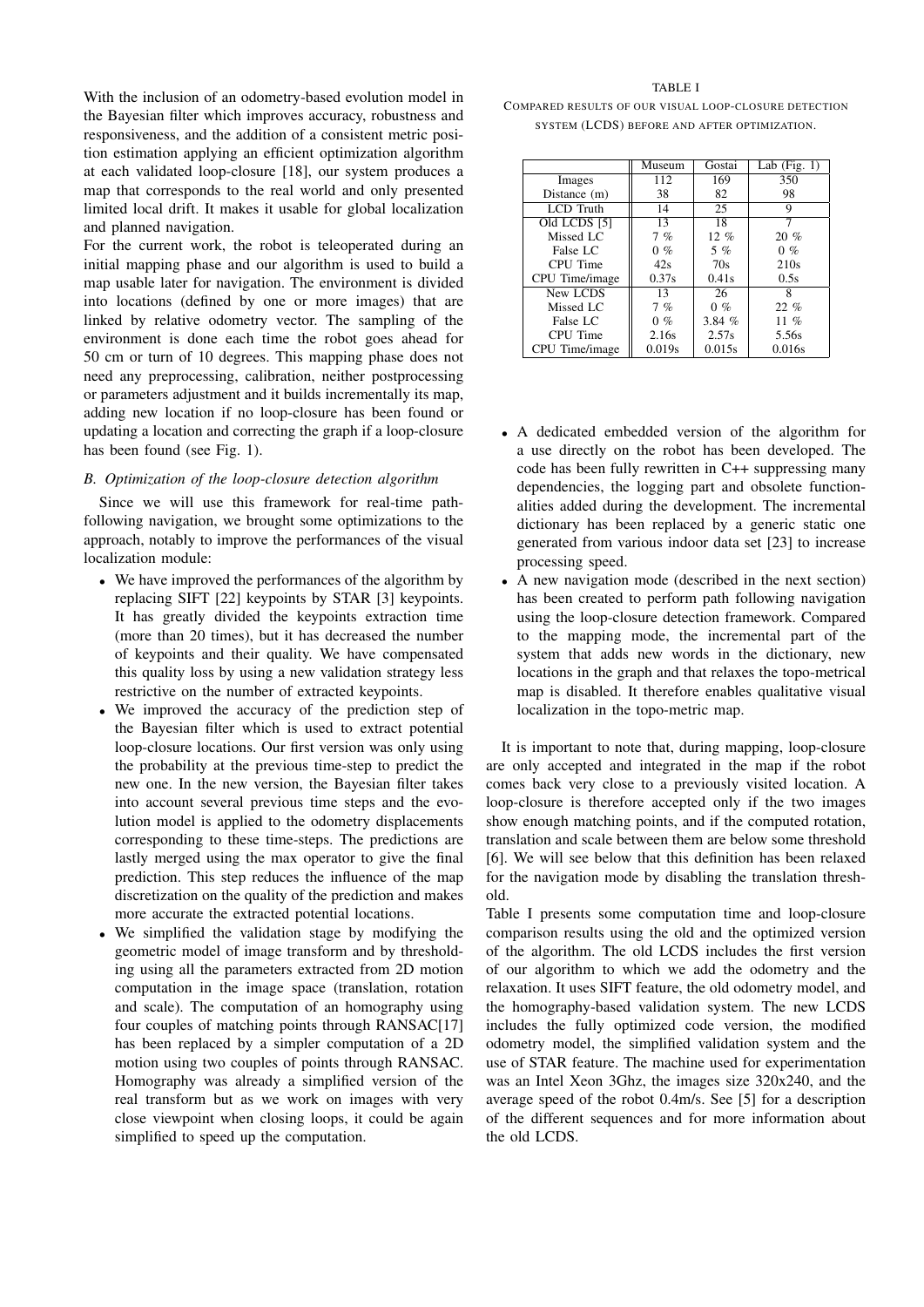

Fig. 2. Diagram of the developed system. Each box represents an uobject.

#### *C. Software overview*

The system has been developed using Urbi[1] an opensource software platform to control robots. It includes a C++ component library called Uobject to describe motors, sensors and algorithms. We also use urbiscript to glue the components together using embedded parallel and eventdriven semantics. Figure 2 presents the whole description of the architecture of our mapping, localization and path following system. It is composed of five different components including a viewer to supervise robot behavior. Two components have been tested remotely in particular our visual SLAM algorithm.

#### IV. QUALITATIVE NAVIGATION SYSTEM

The newly developed navigation mode is based on a qualitative position estimate that combines odometry with the visual information provided by loop-closure detection.

#### *A. The navigation mode*

The navigation mode of the algorithm presented in this paper requires a topo-metrical map, and the knowledge of the robot starting position in the map. A path to reach a goal from the starting position is computed as a list of nodes using Dijkstra algorithm [13], taking into account the orientation of the robot in each node.

In order to follow the computed path, the robot position is continuously computed using odometry and visual loopclosure detections. In this mode, loop-closure detection is less restrictive than in the mapping mode, as loop-closure are accepted whatever the translation between images is. This translation is used to estimate an approximate position which is used to guide the robot. This use of a less restrictive loopclosure validation makes it possible to benefit from much more position correction than in the mapping mode, even if

these corrections are less accurate. This limited precision is however not a problem as only localization is performed and the map quality is therefore not impacted. This navigation mode requires that the trajectory is obstacle free because obstacle avoidance is not currently included in our model.

# *B. Qualitative localization using vision and odometry*

The visual loop-closure detection framework verifies at each recorded image if the robot is in an already visited location or not. When a loop-closure is detected, the simple matching between images does not permit to estimate precisely the robot position relatively to the image in the map as the scale factor is unknown when computing the camera displacement. Moreover, for small displacement and particular environment configuration, there is an ambiguity because a lateral translation in images can be caused either by a robot translation or by a rotation. For these reasons, we prefer to estimate a qualitative position, by assuming that the image movement is caused only by a rotation of the robot.



Fig. 3. Illustration of the qualitative visual localization. A loop-closure is detected between image 9 (right) and image 45 (left) with  $33$  pixels of x-axis translation. The computed corresponding angle of robot rotation is 4.73 degrees.

Therefore, when a loop-closure is detected the parameters extracted during the validation of potentials loop-closure locations are used to estimate a qualitative direction. Among the three parameters (translation, rotation and scale), we only use the x-axis translation in pixels between the two matching images to compute the angle between the current robot direction and the direction recorded in the map. An rough camera calibration (only based on image size and camera vision field) make it possible to convert this translation in pixels into an angle (Figure 3). The position of the robot is therefore computed as the position of the loop-closure node but taking into account the deviation in direction.

If no loop-closure is detected between places corresponding to an image acquisitions, the position is computed as the previous loop-closure location position to which the relative odometry recorded since this point in time is added. This makes it possible to produce a continuous position estimate which is corrected when a loop-closure is detected.

#### *C. Servoing system for path following*

To control robot motion we have used the strategy proposed by [15]. In order to reach a goal in the topo-metric map, we first compute a sequence of nodes using Dijkstra algorithm. The path linking this sequence of nodes is then discretized each centimeter to form the global path that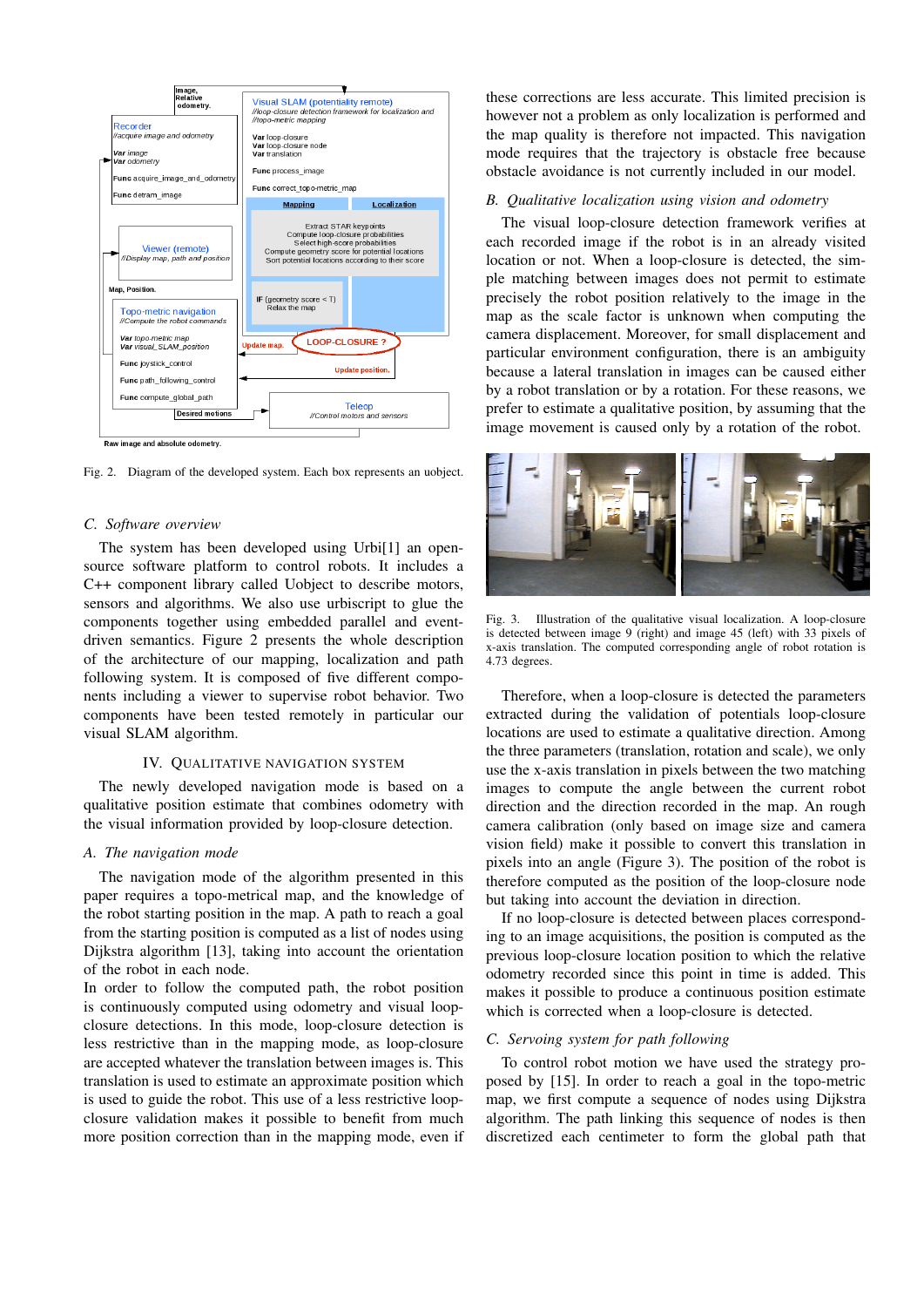

Fig. 4. Left: Example of vision-based path following replaying the trajectory used for mapping. The green and pink trajectories are the laser SLAM trajectory recorded during the mapping phase and the autonomous replay phase respectively (approx path length 30m). The blue trajectory is the odometry recorded by the robot during the replay phase. Right: Topometric map of the environment created during the same experiment. Green and pink circles are the nodes of the topological map, displayed here without map relaxation as we have not close loops during the learning phase. The pink circles are the loop-closure places detected during the replay phase. The length of line in the middle of the pink circles is proportional to the x-axis translation computed from the matching images.



Fig. 5. Left: The robot follows the local path but deviates from the true trajectory because of the odometry drift. Middle : The visual loop-closure detection framework gives a qualitative localization of the robot in the graph taking into account the deviation in direction. As a consequence, in the real world, the local path is modified and the robot corrects its trajectory in order to stay on the desired path. Right : The robot follows the local path and regain the true trajectory.

should be followed to reach the goal. This global path is only computed one time. When an image is acquired, the position is updated using visual information, and a local path to join or to follow the desired trajectory is computed between the position and the global path. The local path is a line between the position and a point of the global path situated at 40 cm in front of the robot to which we add the global path after this point.

Given the local path, each time the robot moves, the position is estimated as described above and the first point in the local path situated at more than 20 cm of the robot is selected as a

target. A heading direction error between this point and the robot position is computed and used to estimate the rotation speed by using a PID controller. As the robot translation speed is set to a constant, the servoing system adjusts the velocity of each wheel to correct the heading error and to follow at best the local path (see Fig. 5).

While this guidance strategy is quite standard, it should be noted that the interplay between this strategy and the qualitative localization method has the effect of guiding the robot to actively close loops during movement. Indeed, without the qualitative localization, the robot would be guided by the odometry only and the drift induced would lead the robot far from the map nodes, thus preventing from visual loop closure detection. With this strategy, each time the robot deviate from the predicted path, the qualitative position correction lead to a local path that guides the robot back on the global path, thus enforcing future loop-closure and position correction.

#### V. RESULTS AND DISCUSSION

To validate our method, experimentation have been done in an indoor environment using a Pioneer P3DX mobile robot mounted with a Canon VC-C50i camera with a wide angle lens. During the showed experiment all the code was embedded on the robot except the viewing system. The image processing rate was 1 image each 50 cm or 10 degrees.

To give an accurate idea of what the system is able to do, we have launched in parallel with our mapping and path following system the laser SLAM positioning system Karto [2]. It gives a reference trajectory in a laser map during the learning and the path following phases. Figure 4 (left) shows an experiment where the trajectory used for mapping (in green) has been replayed using our system (trajectory in pink). The odometry recorded during the path following run (in blue) shows the drift that has been compensated by the visual localization system and that would have led inescapably to wall collision without these compensations. Figure 4 (right) illustrates the effect of our qualitative lo-

calization approach during the same experiment. The pink circles correspond to the locations where loop-closures have been detected during path following. The pink line in the circle is the translation computed between the loop-closing images that is used for the qualitative position estimation. We can see that our guidance framework lead to a high loopclosure detection rate (around 60% here) and that the path following behavior is very smooth with sometimes 5 images without direction correction.

Figure 6 shows another experiment illustrating the purpose of Dijkstra algorithm. The replayed trajectory (in pink) to go from the first node to the last node of the map is avoiding the large loop executed during map construction as a shortcut is available. This experiment also illustrate that it is possible to map and localize with different image sampling frequency. Here, the map has been produced with images sampled every 5 cm, thus leading to a very precise map. Guidance has then been executed with images recorded every 40 cm that is to say lighter computations.